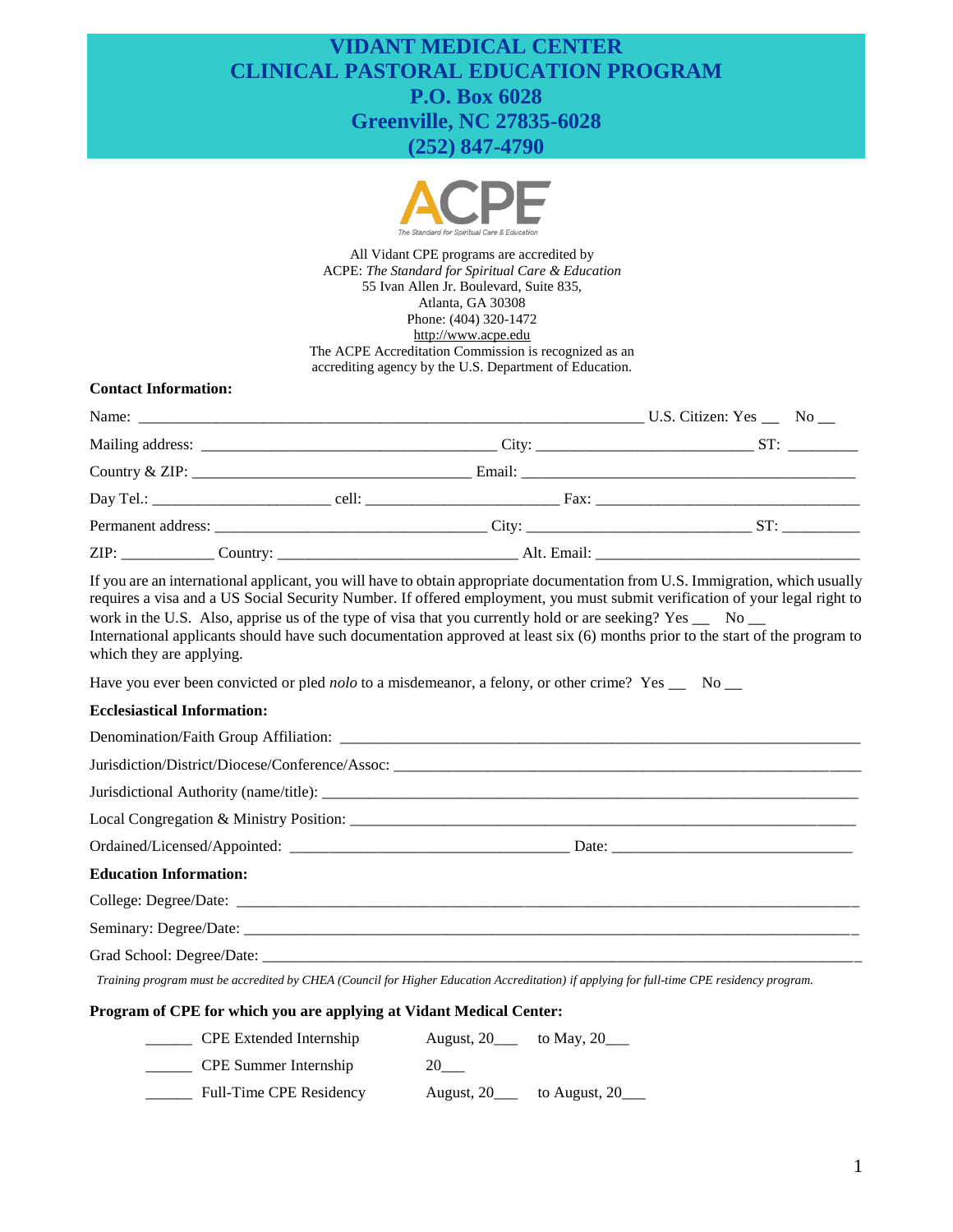## **Prior CPE Program Dates**: **Center ACPE Certified Educator**

*Attach additional paper, if necessary*

If you are a pastor of a local church or a leader in your faith group, are ecclesiastical officials aware of your plans to engage in CPE training?

\_\_\_\_\_\_\_\_\_\_\_\_\_\_\_\_\_\_\_\_\_\_\_\_\_\_\_\_\_\_\_\_\_\_\_\_\_\_\_\_\_\_\_\_\_\_\_\_\_\_\_\_\_\_\_\_\_\_\_\_\_\_\_\_\_\_\_\_\_\_\_\_\_\_\_\_\_\_\_\_\_\_\_\_\_\_\_\_\_\_\_\_\_\_\_\_\_\_\_\_\_\_\_\_\_\_\_\_\_\_

\_\_\_\_\_\_\_\_\_\_\_\_\_\_\_\_\_\_\_\_\_\_ \_\_\_\_\_\_\_\_\_\_\_\_\_\_\_\_\_\_\_\_\_\_\_\_\_\_\_\_\_\_\_\_\_\_\_\_\_\_\_\_\_\_\_\_\_ \_\_\_\_\_\_\_\_\_\_\_\_\_\_\_\_\_\_\_\_\_\_\_\_\_\_\_ \_\_\_\_\_\_\_\_\_\_\_\_\_\_\_\_\_\_\_\_\_\_ \_\_\_\_\_\_\_\_\_\_\_\_\_\_\_\_\_\_\_\_\_\_\_\_\_\_\_\_\_\_\_\_\_\_\_\_\_\_\_\_\_\_\_\_\_ \_\_\_\_\_\_\_\_\_\_\_\_\_\_\_\_\_\_\_\_\_\_\_\_\_\_\_ \_\_\_\_\_\_\_\_\_\_\_\_\_\_\_\_\_\_\_\_\_\_ \_\_\_\_\_\_\_\_\_\_\_\_\_\_\_\_\_\_\_\_\_\_\_\_\_\_\_\_\_\_\_\_\_\_\_\_\_\_\_\_\_\_\_\_\_ \_\_\_\_\_\_\_\_\_\_\_\_\_\_\_\_\_\_\_\_\_\_\_\_\_\_\_

Is CPE required or recommended by your denomination or seminary for graduation or ordination? Explain.

## **Please respond in writing to each of the following items. Provide typed responses on separate pages.**

\_\_\_\_\_\_\_\_\_\_\_\_\_\_\_\_\_\_\_\_\_\_\_\_\_\_\_\_\_\_\_\_\_\_\_\_\_\_\_\_\_\_\_\_\_\_\_\_\_\_\_\_\_\_\_\_\_\_\_\_\_\_\_\_\_\_\_\_\_\_\_\_\_\_\_\_\_\_\_\_\_\_\_\_\_\_\_\_\_\_\_\_\_\_\_\_\_\_\_\_\_\_\_\_\_\_\_\_\_\_

- 1. Please attach your responses to the completed Application form and mail to the Center to which you are applying. *Read instructions carefully before submitting.* International applicants have additional requirements and deadlines. You may want to make a copy of a blank Application form before entering any data.
- 2. A reasonably full account of your life. *Include*, for example, significant and *important persons and events*, especially as they have impacted, or continue to impact, your personal growth and development. Describe your family of origin, current family relationships, and important and supportive social relationships.
- 3. A description of your spiritual growth and development. Include, for example, the faith heritage into which you were born and describe and explain any subsequent, personal conversions, your call to ministry, religious experiences, and significant persons and events that have impacted, or continue to impact, your spiritual growth and development.
- 4. A description of your work (vocational) history. Include a chronological list of jobs/positions/dates of employment (please attach a current resume). Also, provide a brief statement about your current employment and work relationships.
- 5. An account of a "helping incident" in which you were the person who provided the help. Include the nature of the request, your assessment of the issue(s), problem(s), situation(s). Describe how you came to be involved and what you did. Give a brief, evaluative commentary on what you did and how you believe you were able to help. If you have had prior and **recent** CPE, please attach a copy of a verbatim **written within the last two years** as your 'helping incident' and add to the verbatim your own notes on how and what you learned from sharing this verbatim with your Certified Educator and/or peers. If you have had CPE, but it was more than two years ago, include a recent account of a helping incident, written up in a verbatim format. If possible, include feedback from current pastoral colleagues and/or an administrative supervisor.
- 6. Your impressions of Clinical Pastoral Education. Indicate, for example, what you believe or imagine CPE to be. Indicate if CPE is being required of you. Indicate any personal and/or professional learning goals and issues that you have at this time and how you believe that CPE will help you to attain or address these learning goals and issues. If you have had prior CPE, please indicate the most significant learning experience you had during CPE. State how you have continued to use the clinical method since your previous experience. Indicate strengths and weaknesses that you have as they relate to your ministry and your identity as a professional person.
- 7. You are required to complete an admissions interview with an ACPE supervisor or a person approved by the center to which you are applying, or an on-site interview at the center to which you are applying. Contact our center regarding questions about admission interviews.
- 8. If you had previous CPE attach both your written self-evaluation(s) and your ACPE Certified Educator final evaluation(s) to the materials requested above. Your signature below certifies you have released your evaluations to this designated CPE Center for the purpose of reviewing and processing your application materials.
- 9. Retain your own copy of this completed application and bring it with you to your CPE interview(s).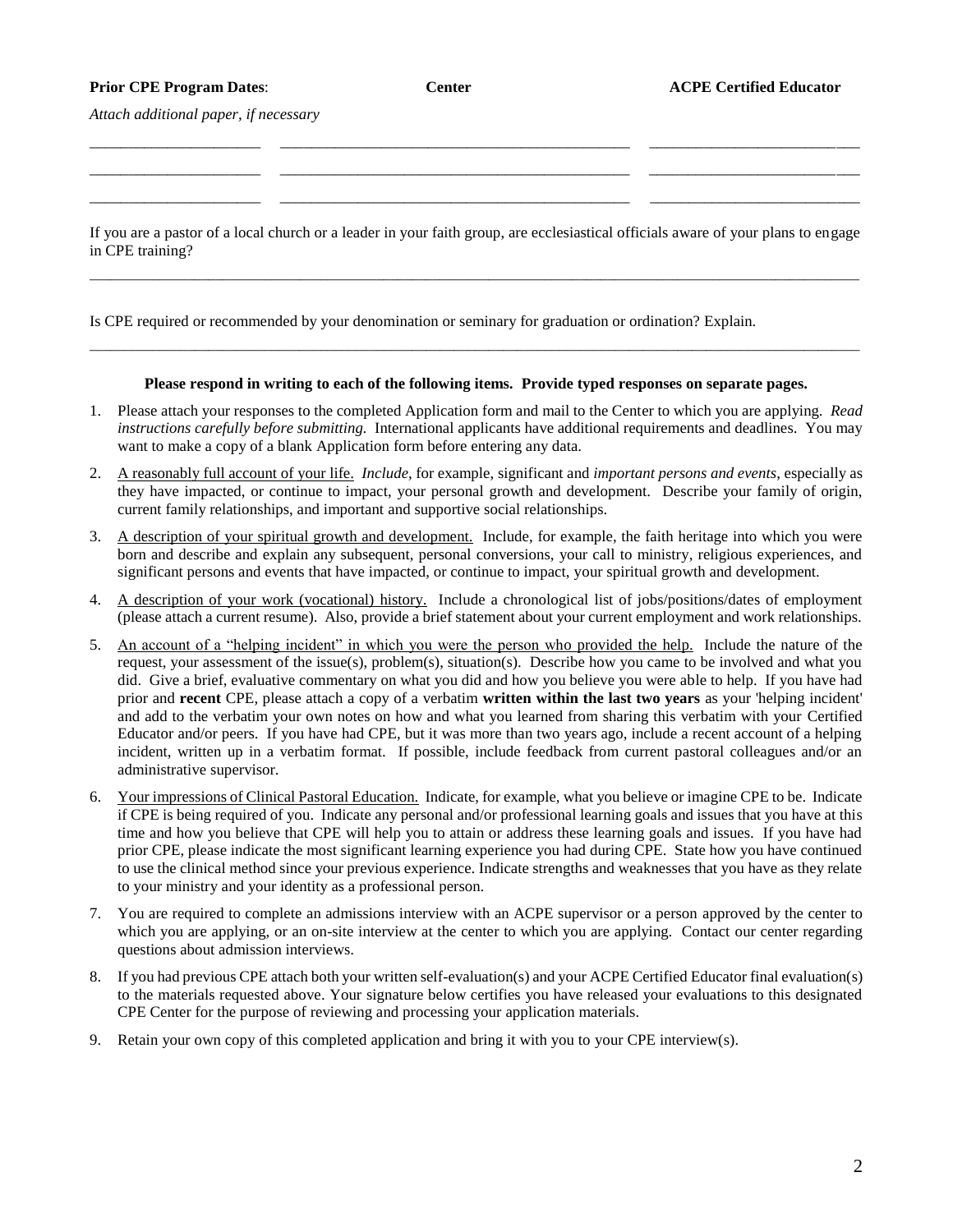## **References:**

Please select three references, one from your faith tradition, academic context, and personal community. The faith group reference can be from your pastor, rabbi, bishop, or a clergy person who knows your work in the role of spiritual care. The academic reference can be from a professor or advisor who knows you as a college or seminary student. The personal reference can be from a member of your community who knows your character, work ethic, and soft skills.

Please send the recommendation form to each reference. They should complete and return to you in a signed and sealed envelope or submit reference forms by emailing [PastoralCare@vidanthealth.com.](mailto:PastoralCare@vidanthealth.com)

## **Submit Application:**

Mail: Completed Application form and written information \$25.00 Application fee. Check, money order or cashier's check made payable to Vidant Medical Center.

To: Clinical Pastoral Educator Program Manager Vidant Medical Center P.O. Box 6028 Greenville, North Carolina 27835-4790 Tel: (252) 847-2593

Or

Email to: [PastoralCare@vidanthealth.com](mailto:PastoralCare@vidanthealth.com)

**I certify that all information in this application is factually true, complete, and honestly presented. I understand that I may be subject to disciplinary action, including admission revocation or program expulsion, should the information I've certified be false. I hereby give permission to the ACPE Center to which I am applying to read my CPE evaluations, to contact previous supervisors as well as my other references about matters pertaining to this current application, and I consent for those contacted to provide the information sought. I also give permission for the Center's CPE faculty & members of the Center's professional advisory committee to receive & review these materials as part of their selection process. I verify that sending this application electronically constitutes my electronic signature.** 

**Signature: \_\_\_\_\_\_\_\_\_\_\_\_\_\_\_\_\_\_\_\_\_\_\_\_\_\_\_\_\_\_\_\_\_\_\_\_\_\_\_\_\_\_\_\_\_\_\_\_\_\_\_\_\_\_\_\_\_\_\_\_\_\_\_ Date: \_\_\_\_\_\_\_\_\_\_\_\_\_\_\_\_\_\_\_\_\_\_\_\_\_**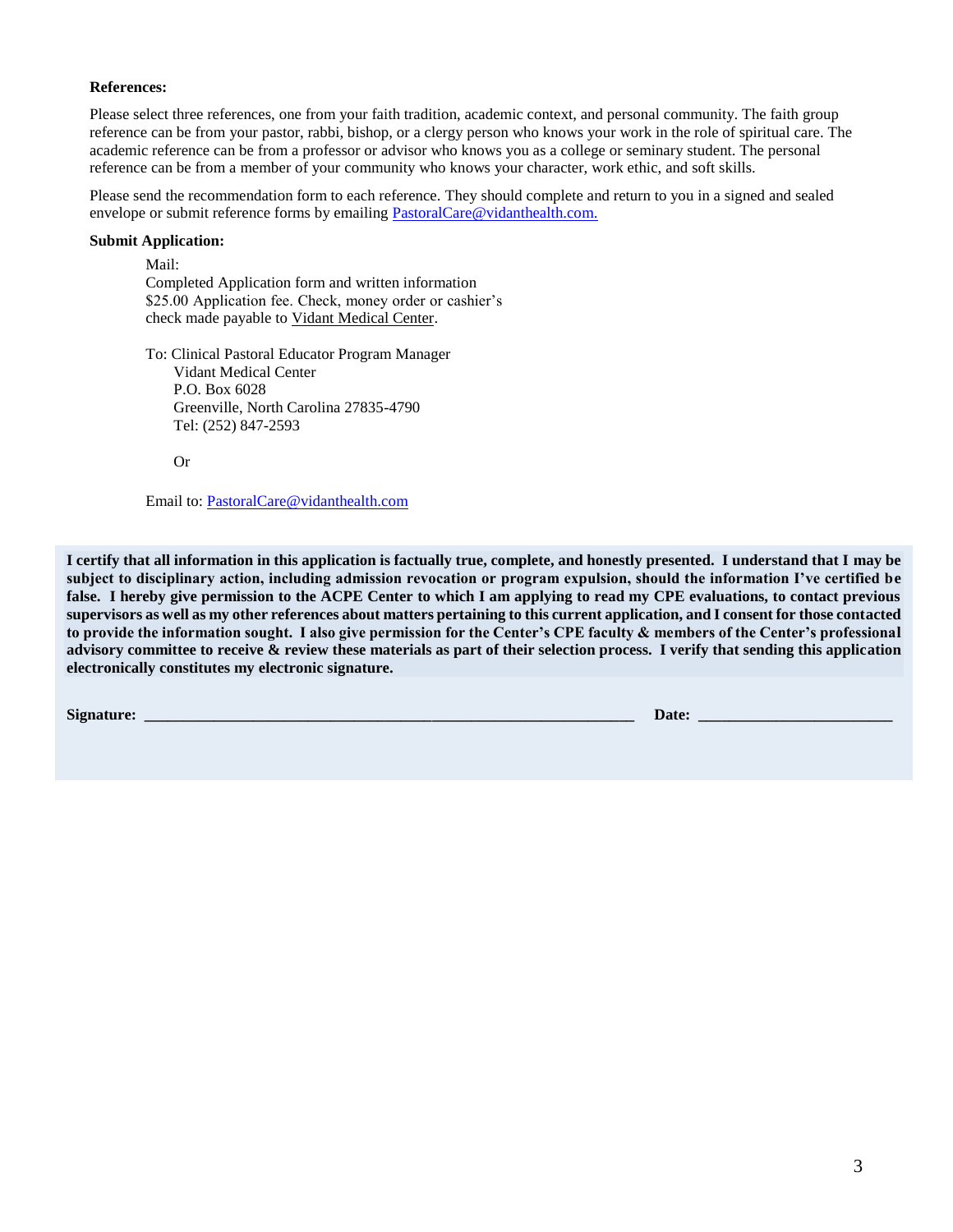

# **Faith Group Reference**

**Please evaluate the applicant on the following four point scale by checking the appropriate box:**

## **Reference Information**

| Name:                                                                          |                                                                                                                                                                                                                          | <b>Needs</b><br><b>Development</b> | <b>Consistently</b><br><b>Meets</b><br><b>Expectations</b> | <b>Often Exceeds</b><br><b>Expectations</b> | Sets a new<br>standard |
|--------------------------------------------------------------------------------|--------------------------------------------------------------------------------------------------------------------------------------------------------------------------------------------------------------------------|------------------------------------|------------------------------------------------------------|---------------------------------------------|------------------------|
|                                                                                | Cultural Intelligence                                                                                                                                                                                                    |                                    |                                                            |                                             |                        |
|                                                                                |                                                                                                                                                                                                                          |                                    |                                                            |                                             |                        |
|                                                                                | <b>Emotional Intelligence</b><br>and Maturity                                                                                                                                                                            |                                    |                                                            |                                             |                        |
|                                                                                | Reliability                                                                                                                                                                                                              |                                    |                                                            |                                             |                        |
| Contact Phone                                                                  | Interpersonal Skills                                                                                                                                                                                                     |                                    |                                                            |                                             |                        |
|                                                                                | Process Thinking and                                                                                                                                                                                                     |                                    |                                                            |                                             |                        |
| How long have you known the applicant?                                         | Reflection                                                                                                                                                                                                               |                                    |                                                            |                                             |                        |
| In what capacity? $\frac{1}{\sqrt{1-\frac{1}{2}}}\left\{ \frac{1}{2} \right\}$ | Ministerial<br>Competence                                                                                                                                                                                                |                                    |                                                            |                                             |                        |
|                                                                                | <b>Assessment Guide:</b>                                                                                                                                                                                                 |                                    |                                                            |                                             |                        |
| 그 아이는 그 사람들은 아이들에게 아이들을 지르는 것을 하고 있다. 그 사람들은 아이들은 아이들에게 아이들에게 아이들을 하고 있다.      | Needs Development. Does not consistently meet expectations that are appropriate for the<br>position. Additional direction and support are needed. Willing or able to improve but lacks<br>results required for the role. |                                    |                                                            |                                             |                        |

If you have any questions, please contact the Clinical Pastoral Education Program Manager at (252) 847-2593, email: pastoral.care@vidanthealth.com.

Please return to applicant in a signed and sealed envelope or submit reference form by emailing [PastoralCare@vidanthealth.com.](mailto:PastoralCare@vidanthealth.com)

Thank you for assessing the applicant's readiness for Clinical Pastoral Education.

*Consistently Meets Expectations. Consistently meets expectations and sometimes exceeds expectations. Achieves a majority of core goals for the role.*

*Often Exceeds Expectations. Regularly exceeds expectations. Requires little to no additional direction to achieve the core goals of the role.* 

*Sets a new standard. Consistently exceeds expectations and delivers to the goals of the position, or consistently delivers beyond the goals of the role. Influences others to perform better.*

#### **Additional Comment:**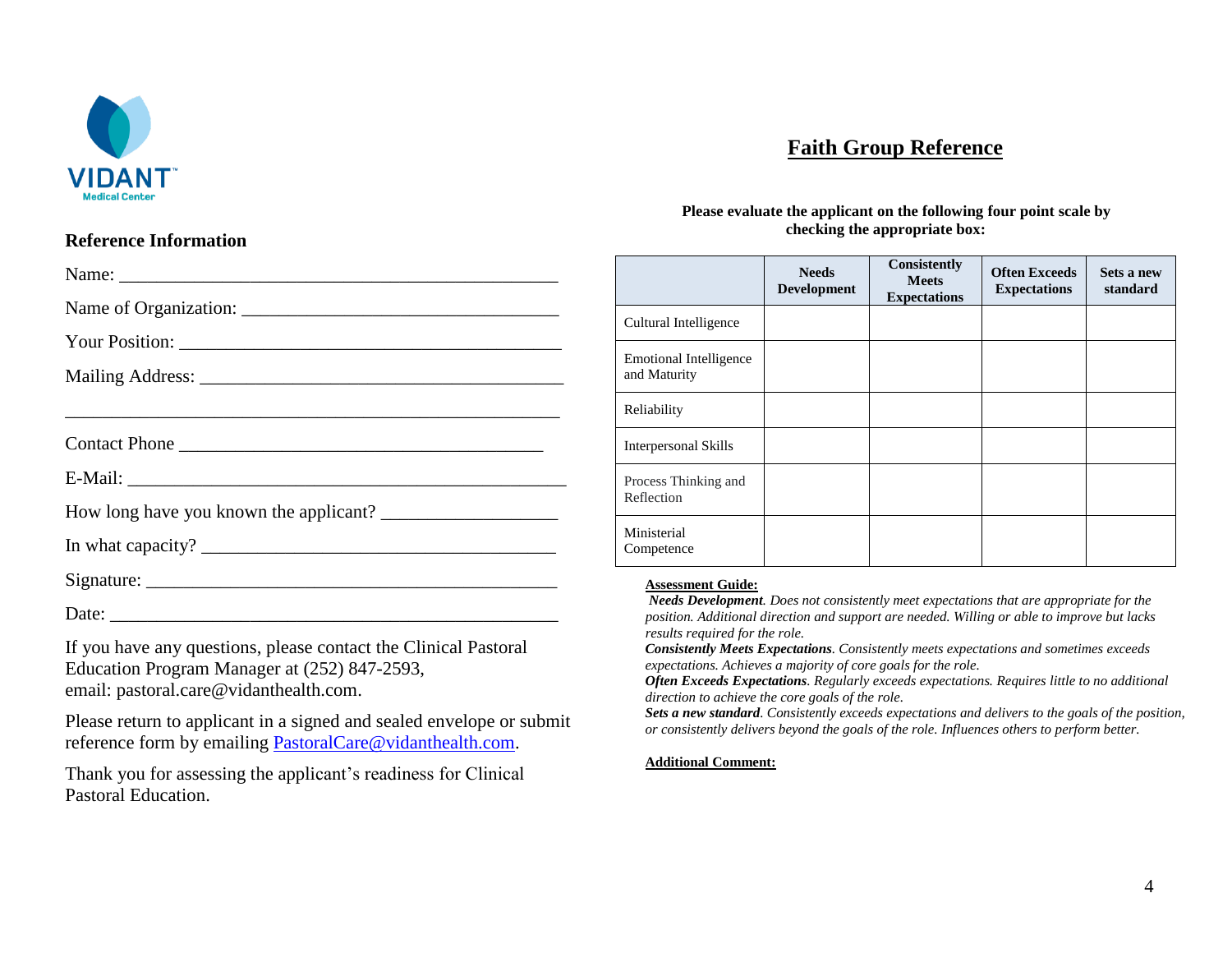

# **Academic Reference**

## **Reference Information**

If you have any questions, please contact the Clinical Pastoral Education Program Manager at (252) 847-2593, email: pastoral.care@vidanthealth.com..

Please return to applicant in a signed and sealed envelope or submit reference form by emailing [PastoralCare@vidanthealth.com.](mailto:PastoralCare@vidanthealth.com)

Thank you for assessing the applicant's readiness for Clinical Pastoral Education.

## **Please evaluate the applicant on the following four point scale by checking the appropriate box:**

|                                               | <b>Needs</b><br><b>Development</b> | <b>Consistently</b><br><b>Meets</b><br><b>Expectations</b> | <b>Often Exceeds</b><br><b>Expectations</b> | Sets a new<br>standard |
|-----------------------------------------------|------------------------------------|------------------------------------------------------------|---------------------------------------------|------------------------|
| Cultural Intelligence                         |                                    |                                                            |                                             |                        |
| <b>Emotional Intelligence</b><br>and Maturity |                                    |                                                            |                                             |                        |
| Reliability                                   |                                    |                                                            |                                             |                        |
| <b>Interpersonal Skills</b>                   |                                    |                                                            |                                             |                        |
| Process Thinking and<br>Reflection            |                                    |                                                            |                                             |                        |
| Ministerial<br>Competence                     |                                    |                                                            |                                             |                        |

## **Assessment Guide:**

*Needs Development. Does not consistently meet expectations that are appropriate for the position. Additional direction and support are needed. Willing or able to improve but lacks results required for the role.*

*Consistently Meets Expectations. Consistently meets expectations and sometimes exceeds expectations. Achieves a majority of core goals for the role.*

*Often Exceeds Expectations. Regularly exceeds expectations. Requires little to no additional direction to achieve the core goals of the role.* 

*Sets a new standard. Consistently exceeds expectations and delivers to the goals of the position, or consistently delivers beyond the goals of the role. Influences others to perform better.*

## **Additional Comment:**